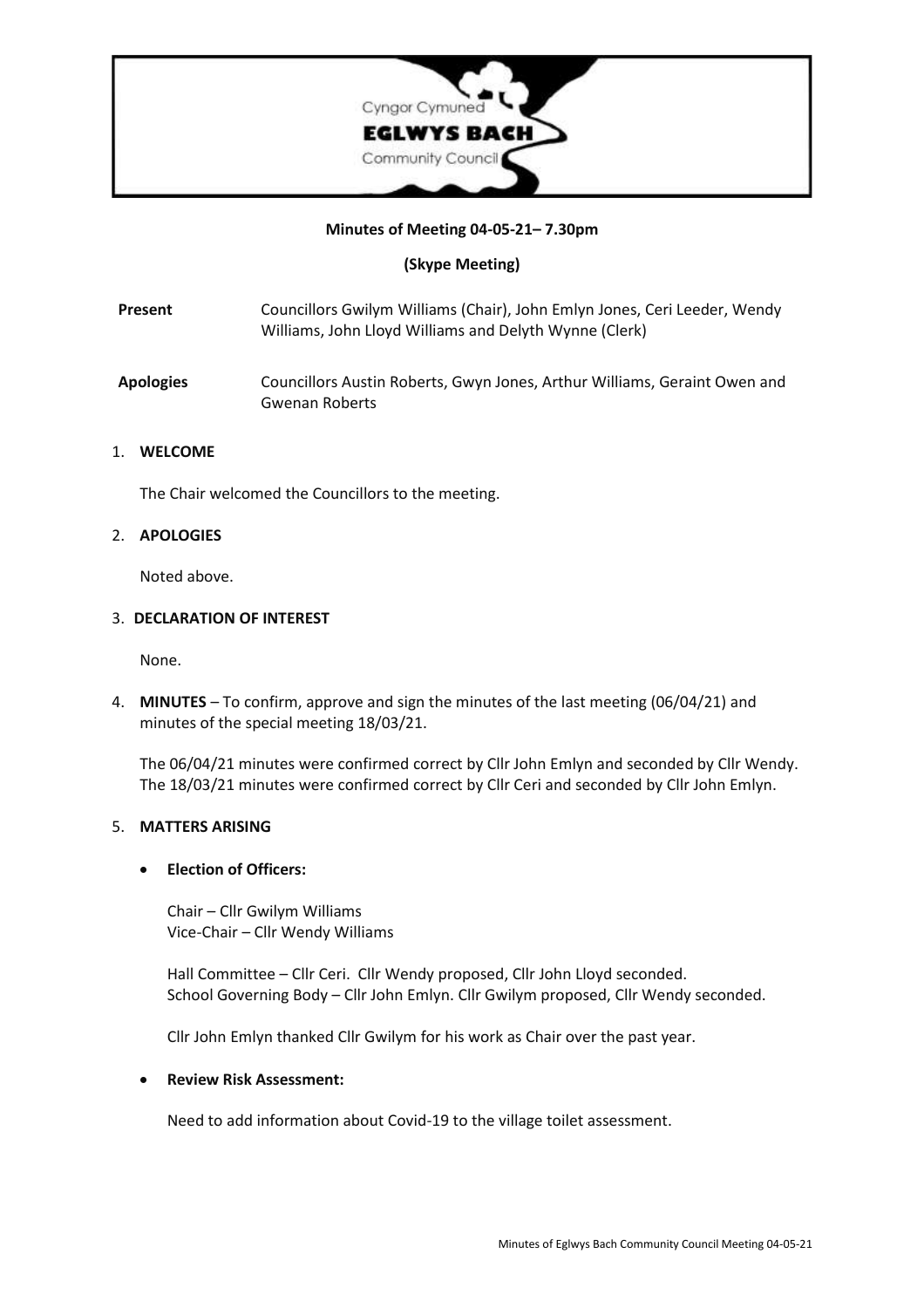

## • **Playing field – report and dog fouling:**

Some dog owners have been seen taking their dogs into the playing field and letting them roam. This is absolutely forbidden for health reasons. A more prominent dog fouling sign is needed on the gate to the playing field displaying the fine costs.

## • **Heol Martin – ownership of land:**

The Clerk confirmed that the land is owned by CCBC.

## • **Bryn Hir path:**

Cllr Austin has asked CBSC to cut the hedge when the water has subsided. Signs needed to ask motorcycle owners not to use the path.

### • **Public Toilets:**

The Clerk confirmed that the village toilets could re-open but Clerk to check with CCBC regarding Covid-19 regulations regarding the cleaning of the toilets.

### • **2019/20 - 20/21 Audit:**

The Clerk confirmed that the 19/20 audit information was ready to send and that she was presently collating the 20/21 information.

#### 6. **PLANNING**

None.

#### 7. **FINANCIAL REPORT**

Current - £8,850.87 Burial - £1,314.20 Deposit - £2,078.21

## **Online Payments:**

**Current:**

• Delyth Wynne (Clerk) - £200.00

#### **Burial:**

• Arwel Williams (Grass Cutting) - £345.00

#### 8. **CORRESPONDENCE**

• **E-Mail: CCBC - UK Community Renewal Fund:** Noted for information.